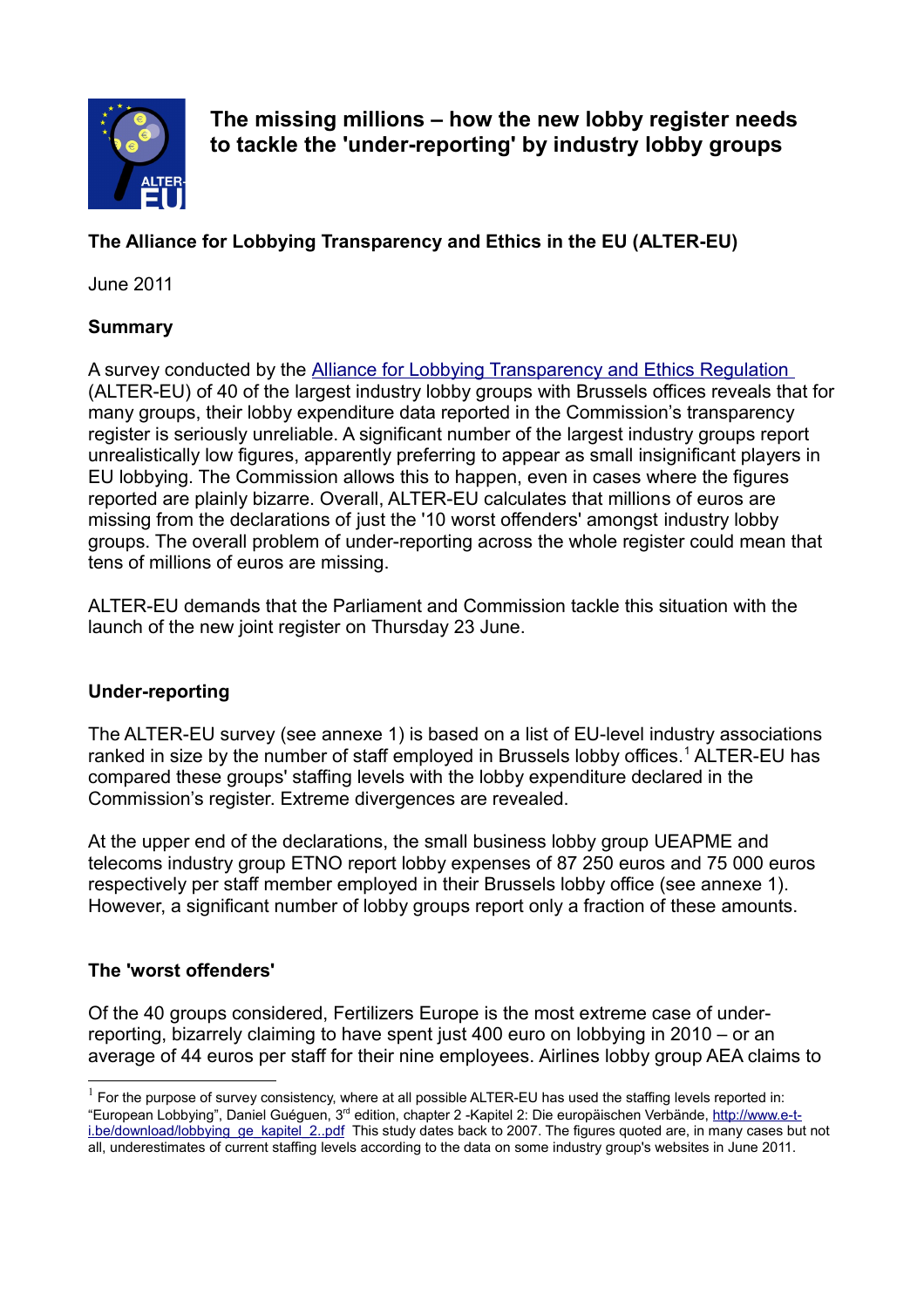have lobby expenses of less than 50 000 euro per year or 2 273 euro per staff. Meanwhile, pesticides lobby ECPA reports lobby expenses of less than 50 000 euro per year or 3 571 euro per staff member.

The following table sets out the data for the '10 worst offenders' out of the 40 industry groups analysed:

| Lobby organisation                                                                       | <b>Number</b><br>of staff <sup>2</sup> | <b>Amount spent on</b><br>lobbying in euros<br>(according to<br>$decaration3$ ) | Year of<br>expenditure | Lobby<br>expenditure per<br>staff member |
|------------------------------------------------------------------------------------------|----------------------------------------|---------------------------------------------------------------------------------|------------------------|------------------------------------------|
| <b>Fertilisers Europe</b>                                                                | 9                                      | 400                                                                             | 2010                   | 44                                       |
| <b>Association of European</b><br><b>Airlines (AEA)</b>                                  | 22                                     | $5000$                                                                          | 2009                   | 2 2 7 3                                  |
| <b>European Crop Protection</b><br><b>Association (ECPA)</b>                             | 14                                     | 50 000                                                                          | 2010                   | 3571                                     |
| <b>European Aluminium</b><br><b>Association (EAA)</b>                                    | 17                                     | 100 000 - 150 000                                                               | 2009                   | 8824                                     |
| <b>Confederation of European</b><br><b>Paper Industries (CEPI)</b>                       | 19                                     | 150 000 - 200 000                                                               | 2009                   | 10 526                                   |
| <b>Confederation of the Food</b><br>and Drink Industries of the<br>EU (CIAA)             | 23                                     | $200000 - 25000$                                                                | 2009                   | 10 870                                   |
| <b>Eurelectric</b>                                                                       | 23                                     | 200 000 - 250 000                                                               | 2010                   | 10870                                    |
| <b>European Cosmetic</b><br><b>Toiletry and Perfumery</b><br><b>Association (COLIPA)</b> | 18                                     | 150 000 - 200 000                                                               | 2009                   | 11 111                                   |
| <b>European Copper Institute</b>                                                         | 13                                     | 100 000 - 150 000                                                               | 2011                   | 11 538                                   |
| <b>BusinessEurope</b>                                                                    | 45                                     | 550 000 - 600 000                                                               | 2010                   | 13 333                                   |

The official definition which is used in the Commission's current register says that lobbying is "*activities carried out with the objective of influencing the policy formulation and decision-making processes of the European institutions*".[4](#page-1-2)

ALTER-EU is aware that not everyone employed at Brussels lobby offices is actively involved in lobbying, but the Commission's broad definition of lobbying means that a large part of staff costs should be included in a calculation of lobby expenditure. We also consider that in many cases (although not in all) the figures we have used (which date from 2007) will be underestimates of today's staffing levels. We also note that corporate lobby groups tend to have higher staff costs than other sectors.<sup>[5](#page-1-3)</sup> Finally, industry groupings

<span id="page-1-0"></span>Taken from: European Lobbying", Daniel Guéguen, 3<sup>rd</sup> edition, chapter 2 -Kapitel 2: Die europäischen Verbände, http://www.e-t-i.be/download/lobbying\_ge\_kapitel\_2..pdf

<span id="page-1-1"></span>All declarations were viewed in May-June 2011 in the Commisison's lobby register.

<span id="page-1-2"></span>This definition was taken from the Commission's code of conduct for interest representatives.

<span id="page-1-3"></span><sup>5</sup> See this report on remuneration levels in Brussels: [http://209.197.90.236/files/E&A%20Brussels%20Remuneration](http://209.197.90.236/files/E&A%20Brussels%20Remuneration%20Report.pdf)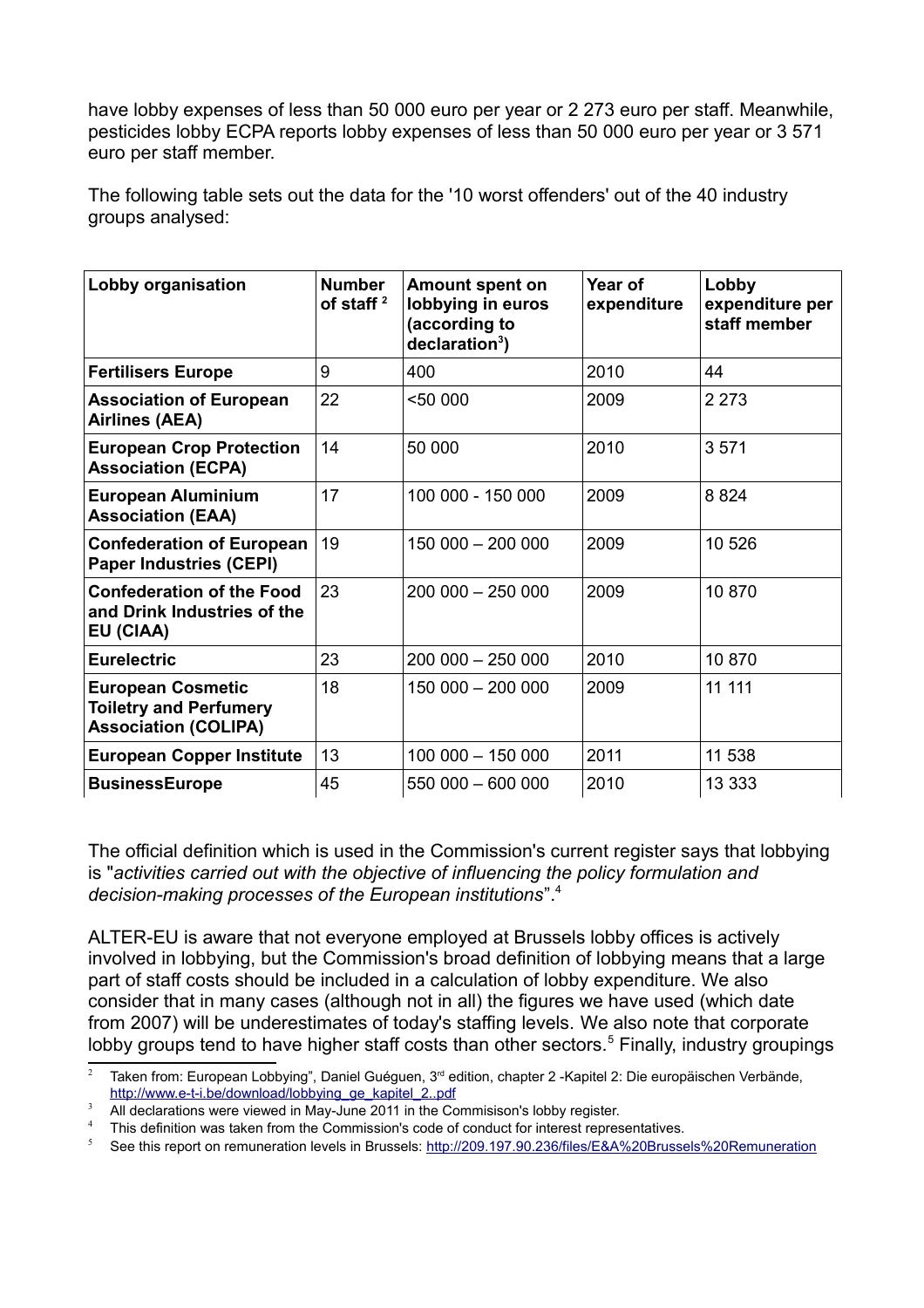also have lobbying expenditure other than staff costs which is another reason why ALTER-EU considers that many of the reported lobby expenditures are unrealistically low.

#### **Large corporate lobby groups that prefer to look small**

These industry associations all are deeply involved in lobbying to influence the EU institutions.

| <b>Fertilizers Europe</b>                                                              | According to Fertilizers Europe's declaration in the register, it has a<br>total budget of four million euros per year, yet it declares only 400<br>euros of lobby expenditure <sup>6</sup>                                                                                                                                                                                                                                                                                                                                                                                                                                                                                                              |
|----------------------------------------------------------------------------------------|----------------------------------------------------------------------------------------------------------------------------------------------------------------------------------------------------------------------------------------------------------------------------------------------------------------------------------------------------------------------------------------------------------------------------------------------------------------------------------------------------------------------------------------------------------------------------------------------------------------------------------------------------------------------------------------------------------|
| <b>Association of European</b><br><b>Airlines (AEA)</b>                                | According to its website, AEA brings together 36 European<br>established scheduled network carriers with a turnover of 82 billion<br>euros. Email correspondence to MEPs obtained by ALTER-EU shows<br>that the lobby group is actively meeting with representatives of the<br>European Commission <sup>7</sup>                                                                                                                                                                                                                                                                                                                                                                                          |
| <b>European Crop</b><br><b>Protection Association</b><br>(ECPA)                        | ECPA, which brings together pesticides producers like BASF, Bayer,<br>Monsanto and Syngenta, was particularly active in lobbying on the<br>new pesticides package accepted by the EU in 2009                                                                                                                                                                                                                                                                                                                                                                                                                                                                                                             |
| <b>Confederation of</b><br><b>European Paper</b><br><b>Industries (CEPI)</b>           | As part of its lobbying, paper lobby CEPI has been recently inviting<br>MEPs' assistants to go on study trips to forests and paper mills <sup>8</sup>                                                                                                                                                                                                                                                                                                                                                                                                                                                                                                                                                    |
| <b>Confederation of the</b><br><b>Food and Drink</b><br>Industries of the EU<br>(CIAA) | According to its annual accounts for 2009 (as lodged with the Belgian<br>authorities), the CIAA spent over 1 800 000 euro in wages, yet<br>declares only 200 000 - 250 000 on lobbying expenditure. Irish MEP<br>Nessa Childers described the CIAA's lobbying in 2009-10 on the EU's<br>food labelling directive as "one of the biggest lobbying efforts ever<br>seen in Brussels, we have been bombarded with thousands of e-<br>mails, letters and phone calls and sponsored reports, lectures and<br>conferences on this single issue." <sup>9</sup> CIAA has been actively contacting<br>MEPs in 2011, sending them "voting recommendations" ahead of the<br>vote on 'Food Information to Consumers' |
| <b>Eurelectric</b>                                                                     | Eurelectric is a very active player in EU lobbying, recently lobbying<br>members of the European Parliament, in particular in the ENVI, ITRE,<br>IMCO, ECON, AFET committees on energy efficiency and<br>electrification issues                                                                                                                                                                                                                                                                                                                                                                                                                                                                          |
| <b>European Cosmetic</b><br><b>Toiletry and Perfumery</b>                              | COLIPA lobbies on behalf of L'Oréal, Procter & Gamble, Unilever,<br>Chanel and others on issues such as rules for safety of hair dyes,                                                                                                                                                                                                                                                                                                                                                                                                                                                                                                                                                                   |

[%20Report.pdf](http://209.197.90.236/files/E&A%20Brussels%20Remuneration%20Report.pdf)

<span id="page-2-0"></span> $^6$  Fertilizers Europe's declaration in the Commission register, viewed 15 June 2011.

<span id="page-2-1"></span> $^7$  This correspondence showed that: "Europe's airlines and airports, represented by the Association of European Airlines (AEA) and ACI EUROPE (Airports Council International), met today with senior European Commission officials to review progress made in the handling of the latest volcanic eruption in Iceland."

<span id="page-2-2"></span> $^8$  Email sent to MEPs' offices (members of ENVI committee) on 6 May 2011. "We would like to offer you the unique chance to visit a forest and a paper mill in one day on Friday, 4 June. You will be able to discuss with foresters and paper makers about forest protection and certification, legal logging, bio-energy, recycling and paper making. For more details, please view the attached invitation. The study trip is free of charge and breakfast and lunch will be provided." 9

<span id="page-2-3"></span><http://www.irishtimes.com/newspaper/health/2010/0622/1224273020890.html>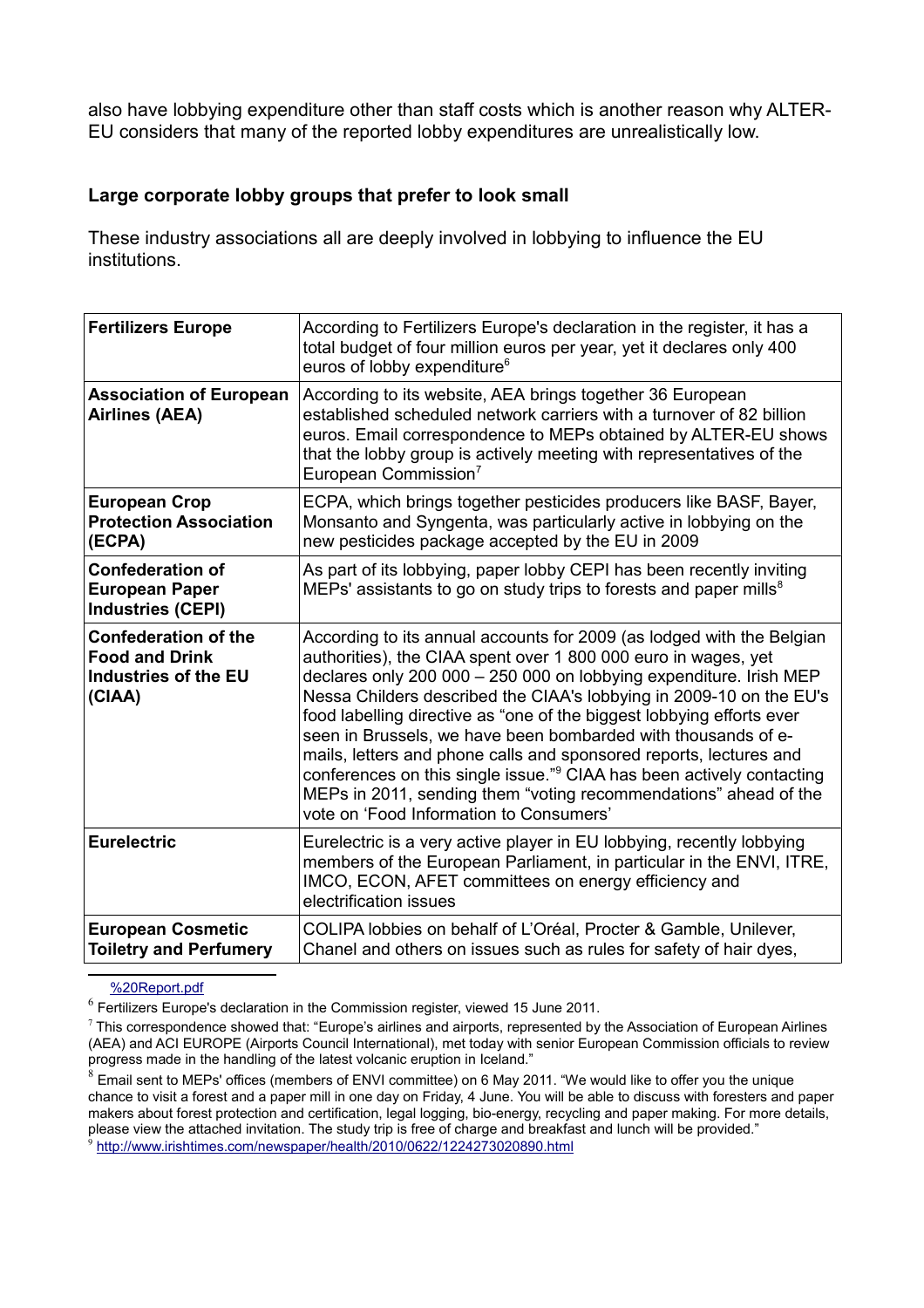| <b>Association</b><br>(COLIPA) | animal testing, etc. COLIPA has eight accredited lobbyists at the<br>European Parliament <sup>10</sup> ; in the Commission register it declares only<br>150 000 - 200 000 lobbying expenditure.                                                                                                                                                                                                                                                                                                                                                                                                                                                                                                                                  |
|--------------------------------|----------------------------------------------------------------------------------------------------------------------------------------------------------------------------------------------------------------------------------------------------------------------------------------------------------------------------------------------------------------------------------------------------------------------------------------------------------------------------------------------------------------------------------------------------------------------------------------------------------------------------------------------------------------------------------------------------------------------------------|
| <b>BusinessEurope</b>          | Business Europe boasts that it is the voice of the European business<br>community: "Through its 40 member federations, BusinessEurope<br>represents 20 million companies from 34 countries. Its main tasks is to<br>ensure that companies' interests are represented and defended vis-à-<br>vis the European institutions with the principal aim of preserving and<br>strengthening corporate competitiveness". BusinessEurope lobbies<br>intensively on a wide range of issues, as can be seen from the records<br>of correspondence kept by MEPs. <sup>11</sup> Just last month BusinessEurope<br>lobbied MEPs to ask them to reject amendments to move beyond 20<br>per cent greenhouse gas emission reductions <sup>12</sup> |

ALTER-EU member group Corporate Europe Observatory has, in recent months, submitted three complaints about lobby groups that are considered to be under-reporting (COLIPA, AEA and CIAA), all of which are currently being investigated by the Commission.<sup>[13](#page-3-3)</sup>

The Commission has so far taken a soft approach on these issues, only very rarely intervening effectively on the basis of such complaints.

An earlier complaint by ALTER-EU member Friends of the Earth Europe (FoEE) against BusinessEurope's reporting of low estimated lobby expenditure was dismissed with the argument that the Commission was convinced that BusinessEurope did have a methodology for calculating the figures reported. When the Commission would not reveal the full paperwork relating to the issue in the complaint, FoEE went to the European Ombudsman, who ultimately ruled in its favour and asked the Commission to inform FoEE about its review of BusinessEurope's registration and to make its procedures for investigating complaints public. As stated by the European Ombudsman: "*The amount of an estimated lobby budget, even if calculated on the basis of a clear methodology may still be misleading if the data on which the calculation is based are not accurate. In other words, the use of an acceptable methodology does not necessarily ensure that the total lobbying budget declared is accurate*".[14](#page-3-4)

Under-reporting is also widespread among large corporations with Brussels lobbying offices. This was documented by ALTER-EU member group Friends of the Earth Europe in the report "Lobbying in Brussels - how much do the top-50 companies in the EU spend" in

 $10$  See:

<span id="page-3-0"></span>[http://www.europarl.europa.eu/parliament/expert/lobbyAlphaOrderByOrg.do;jsessionid=C9FD4DB2C8D65CC3BAC3](http://www.europarl.europa.eu/parliament/expert/lobbyAlphaOrderByOrg.do;jsessionid=C9FD4DB2C8D65CC3BAC3428E9F338405.node1?letter=C&language=EN) [428E9F338405.node1?letter=C&language=EN](http://www.europarl.europa.eu/parliament/expert/lobbyAlphaOrderByOrg.do;jsessionid=C9FD4DB2C8D65CC3BAC3428E9F338405.node1?letter=C&language=EN)

<span id="page-3-1"></span><sup>11</sup> <http://www.sven-giegold.de/2011/lobbytransparenz/>

<span id="page-3-2"></span> $12$  "European companies are therefore convinced that any further increase of the EU's unilateral 20% emission reduction target would be premature and even counterproductive. Consequently, we would like to suggest that you reject compromise amendment 2a, considering that climate change is a global problem that must be addressed by a joint effort by the international community ... In a world where global consumption will continue to rise, business is the solution, not the problem, to reducing greenhouse gas emissions."

<span id="page-3-3"></span><sup>&</sup>lt;sup>13</sup> CEO submitted complaints against COLIPA on March 23 2011, CIAA on 15 April 2011, Association of European Airlines (AEA) on 29 April 2011. No decision was made so far in any of three cases.

<span id="page-3-4"></span><sup>&</sup>lt;sup>14</sup> [http://www.foeeurope.org/corporates/pdf/Ombudsman\\_decision\\_BE\\_registration\\_April\\_2011.pdf](http://www.foeeurope.org/corporates/pdf/Ombudsman_decision_BE_registration_April_2011.pdf)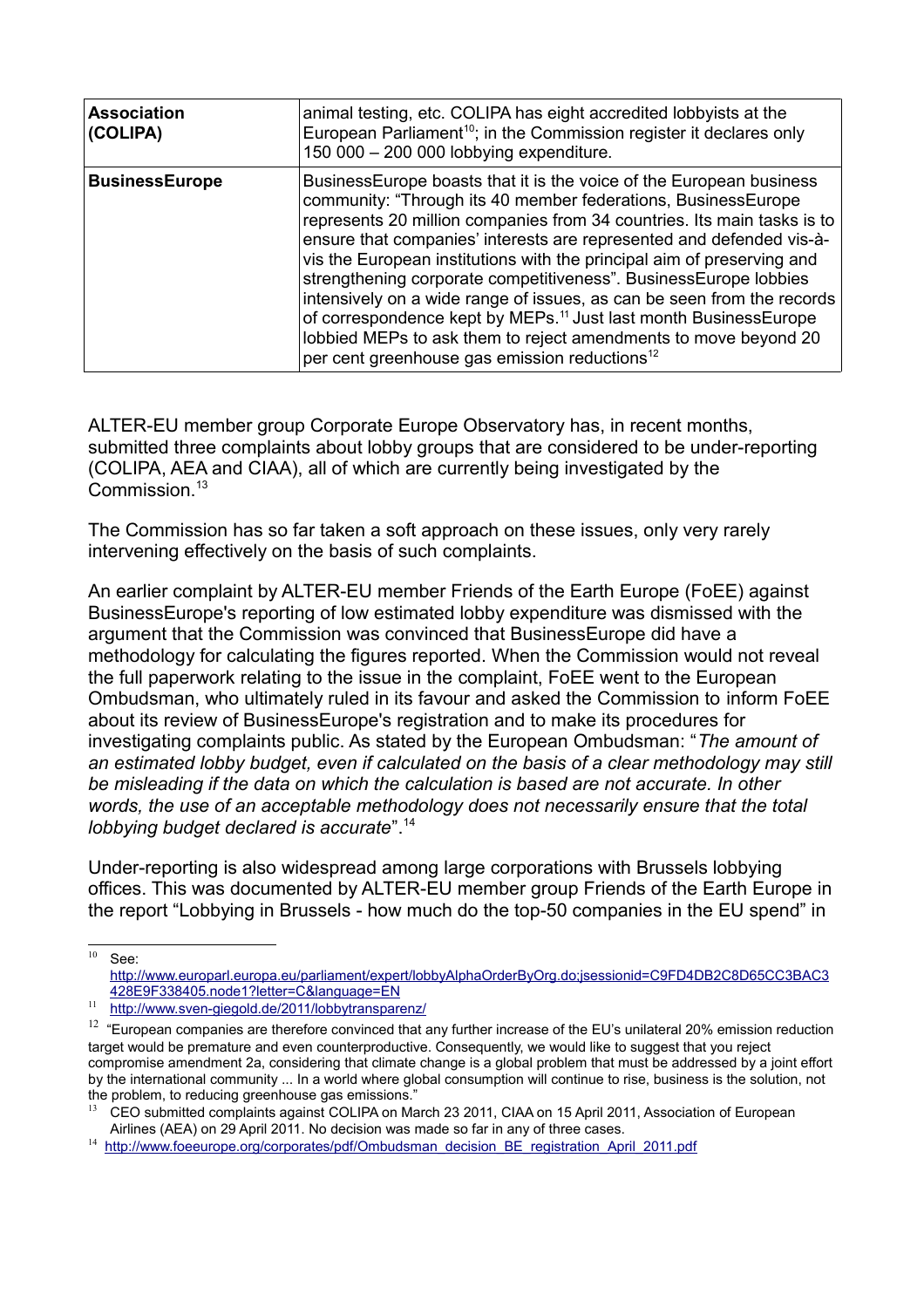April 2010.<sup>[15](#page-4-0)</sup> FoEE has submitted complaints against Shell and BP. After the European Commission found no violation of the Code of Conduct by the two companies, FoEE sent an appeal to the European body as well as an access to information request to enquire about how the Commission had investigated these two complaints.

## **Why does this matter?**

Financial disclosure of lobbying expenses has always been a central component of the Commission's lobby transparency register. In the debate leading up to the launch of the register in 2008, the Commission repeatedly and very vocally defended the inclusion of financial disclosure in response to attacks from industry lobbyists. "*Nobody would pay real money for lobby without expecting "something" in return and that "something" is influence! Financial disclosure will be a useful rough indicator of the forces at play*," said Commissioner Siim Kallas in July 2007.<sup>[16](#page-4-1)</sup>

This ALTER-EU survey shows that many of the largest lobby groups are seriously underreporting how much they spend on lobbying. This makes a mockery of financial disclosure which is an essential element in lobby transparency and indeed of ethical lobbying.

The Commission's failure to intervene against under-reporting results in the register giving a misleading picture of who are the largest players in EU lobbying. UEAPME and ETNO appear far larger than lobby groups that, in reality, are likely to be far better resourced.

## **Non-reporting**

There are further concerns with the register, aside from the issue of under-reporting. Seven out of the 40 lobby groups analysed (or 18 per cent) are not in the Commission's lobby transparency register at all, reflecting the fact that registration is not yet mandatory. These groups are: Aerospace and Defence Industries Association of Europe (ASD), Plastics Europe, European Cement Association, Conservation of Clean Air and Water in Europe (CONCAWE), European Association of Metals (EUROMETAUX), European Construction Industry Federation (FIEC) and Brewers of Europe.

Some of these (but not all) are likely to join the new joint Parliament and Commission register that will be launched on 23 June 2011, as registration will become a condition for receiving permanent Parliament access passes. Three of the seven are in the Parliament's current register (ASD, Plastics Europe, FIEC); the other four are not. The new joint register will cover a larger share of EU lobbyists, but the continued voluntary nature of the register will allow those who want to stay out of the register (and beyond public scrutiny) to do so.

#### **Further register flaws**

But even if more groups do participate in the new joint register, the value of this might be

<span id="page-4-0"></span><sup>&</sup>lt;sup>15</sup> [http://www.foeeurope.org/corporates/pdf/Lobbying\\_in\\_Brussels\\_April2010.pdf](http://www.foeeurope.org/corporates/pdf/Lobbying_in_Brussels_April2010.pdf)

<span id="page-4-1"></span><sup>&</sup>lt;sup>16</sup> Commissioner Kallas, "The European Transparency Initiative", speech in the European Parliament, 16 July 2007; <http://europa.eu/rapid/pressReleasesAction.do?reference=SPEECH/07/491&format=HTML&aged=0&language=EN&>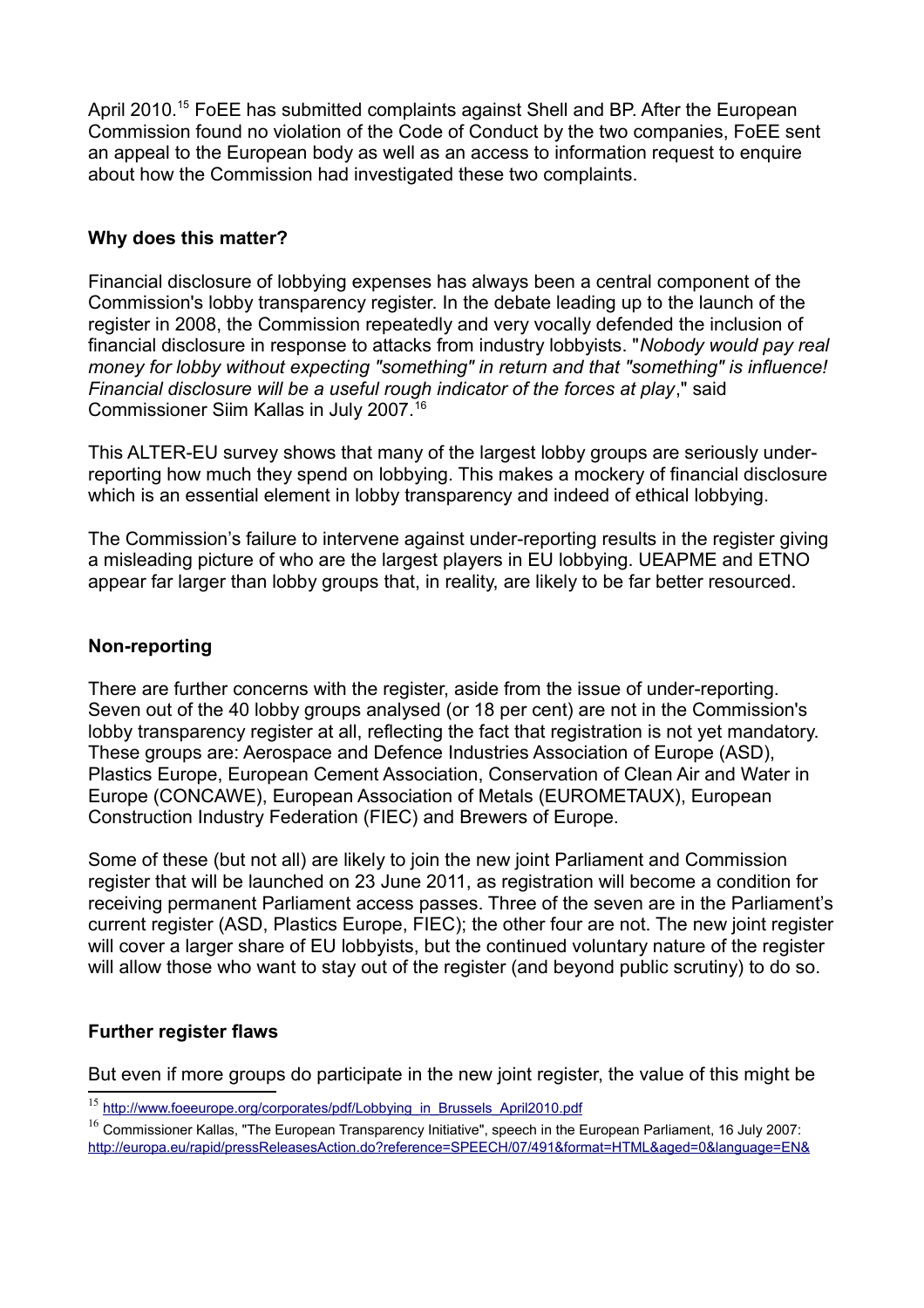very limited as so much of the data reported is unreliable and the quality is poor.

The ALTER-EU survey reveals that many lobby groups report very unclear numbers, such as ">=1,000,000 euros". This could actually relate to any figure between 1 000 001 and 10 000 000 euros! These groups are: Committee of Professional Agricultural Organisations in the European Union/ Confederation of Agricultural Co-operatives in the European Union (COPA-COGECA), EuroChambres, European Banking Federation and European Landowners Organisation. Meanwhile, the Airports Council International – European Region only states its total budget and not its lobby expenditure.

#### **ALTER-EU demands**

In October 2010, following a previous  $ALTER-EU$  report<sup>[17](#page-5-0)</sup> exposing serious problems with the data in the register, the Commission announced that it would conduct "*random spotchecks of the information [...] and that the highest declared lobbying expense figures will be verified*."[18](#page-5-1) This was a welcome development, but this new ALTER-EU survey shows that spot-checks are not sufficient to secure reliable data in the register.

The Commission and the Parliament must tackle all of these flaws and ensure that there are robust monitoring systems in place to verify declarations.

ALTER-EU calls for:

- clear guidance to be issued on disclosure requirements, including on the issue of lobbying expenditure
- regular checks on registrations to prevent under-reporting
- meaningful enforcement to prevent under-reporting.

ALTER-EU also urges the Commission and Parliament to start preparations for a transition to mandatory registration, which should happen at the latest by 2015.<sup>[19](#page-5-2)</sup>

*The Alliance for Lobbying Transparency and Ethics Regulation (ALTER-EU) is a coalition of over 160 public interest groups, trade unions, academics and public affairs firms concerned with the increasing influence exerted by corporate lobbyists on the political agenda in Europe, the resulting loss of democracy in EU decision-making and the postponement, weakening, or blockage even, of urgently needed progress on social, environmental and consumer-protection reforms.*

<span id="page-5-0"></span> $17$  "Petloonies and other distortions: why the EU lobby register needs fixing!":

<span id="page-5-1"></span>[http://www.alter-eu.org/sites/default/files/documents/petloonies\\_and\\_other\\_distortions\\_in\\_the\\_ec\\_lobby\\_register-1.pdf](http://www.alter-eu.org/sites/default/files/documents/petloonies_and_other_distortions_in_the_ec_lobby_register-1.pdf)  $18$  "Technical issues may delay transparency register implementation", Europolitics, 6 October 2010:

[http://preprod.europolitics.abccom.cyberscope.fr/institutions/technical-issues-may-delay-transparency-register](http://preprod.europolitics.abccom.cyberscope.fr/institutions/technical-issues-may-delay-transparency-register-implementation-art283359-34.html)[implementation-art283359-34.html](http://preprod.europolitics.abccom.cyberscope.fr/institutions/technical-issues-may-delay-transparency-register-implementation-art283359-34.html)

<span id="page-5-2"></span> $19$  ALTER-EU assessment of European Parliament – Commission agreement on a common "Transparency Register": [http://www.alter-eu.org/sites/default/files/documents/alter-eu\\_position\\_on\\_joint\\_ep-ec\\_register.pdf](http://www.alter-eu.org/sites/default/files/documents/alter-eu_position_on_joint_ep-ec_register.pdf)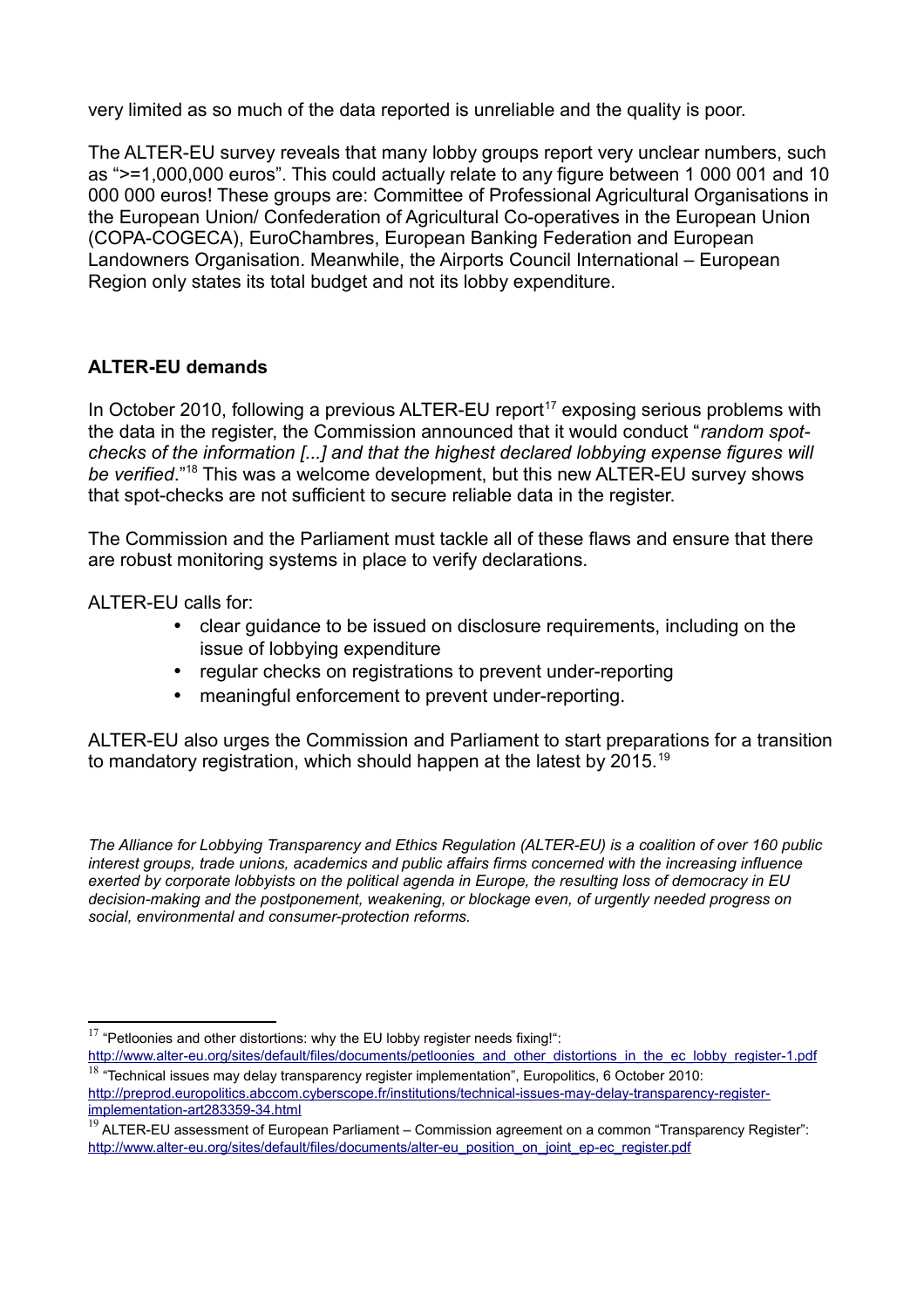## **ANNEXE 1**

| Lobby organisation                                                                                                                                                          | <b>Number</b><br>of staff | <b>Amount spent</b><br>on lobbying<br>(euros) from<br>declaration | In which<br>year      | Lobby<br>expenditure<br>per staff<br>member |
|-----------------------------------------------------------------------------------------------------------------------------------------------------------------------------|---------------------------|-------------------------------------------------------------------|-----------------------|---------------------------------------------|
| European Chemical Industry Council<br>(CEFIC)                                                                                                                               | 140                       | 4000000                                                           | 2010                  | 28571                                       |
| <b>Committee of Professional Agricultural</b><br>Organisations in the European Union/<br>Confederation of Agricultural Co-operatives<br>in the European Union (COPA-COGECA) | 57                        | $>= 1000000$                                                      | 2008                  | 17544                                       |
| Union of Industrial and Employers'<br><b>Confederations of Europe</b><br>(BusinessEurope)                                                                                   | 45                        | 550000-600000                                                     | 2010                  | 13333                                       |
| European Federation of Pharmaceutical<br>Industries and Associations (EFPIA)                                                                                                | 42                        | 550000-600000                                                     | 2010                  | 14286                                       |
| Aerospace and Defence Industries<br>Association of Europe (ASD)<br>EuroChambres                                                                                             | 40<br>32                  | <b>ABSENT</b><br>$>= 1000000$                                     | <b>ABSENT</b><br>2009 | <b>ABSENT</b><br>31250                      |
| <b>Plastics Europe</b>                                                                                                                                                      | 25                        | <b>ABSENT</b>                                                     | <b>ABSENT</b>         | <b>ABSENT</b>                               |
| Confederation of the Food and Drink<br>Industries of the EU (CIAA)                                                                                                          | 23                        | 200000-250000                                                     | 2009                  | 10870                                       |
| Eurelectric                                                                                                                                                                 | 23                        | 200000-250000                                                     | 2010                  | 10870                                       |
| Association of European Airlines (AEA)                                                                                                                                      | 22                        | < 50,000                                                          | 2009                  | 2273                                        |
| Community of European Railway and<br>Infrastructure Companies (CER)                                                                                                         | 22                        | 300,000                                                           | 2010                  | 13636                                       |
| European Insurance and Reinsurance<br>Federation (CEA)                                                                                                                      | 20                        | 1,000,000                                                         | 2010                  | 50000                                       |
| <b>European Cement Association</b>                                                                                                                                          | 20                        | <b>ABSENT</b>                                                     | <b>ABSENT</b>         | <b>ABSENT</b>                               |
| European Association of Craft, Small and<br>Medium-sized Enterprises (UEAPME)                                                                                               | 20                        | 1,745,120                                                         | 2009                  | 87256                                       |
| Confederation of European Paper<br>Industries (CEPI)                                                                                                                        | 19                        | 150000-200000                                                     | 2009                  | 10526                                       |
| Eurocommerce                                                                                                                                                                | 19                        | 450000-500000                                                     | 2008                  | 26316                                       |
| European Automobile Manufacturers<br>Association (ACEA)                                                                                                                     | 19                        | 550000-600000                                                     | 2010                  | 31579                                       |
| European Banking Federation (EBF)                                                                                                                                           | 18                        | $= 1000000$                                                       | 2010                  | 55556                                       |
| European Cosmetic Toiletry and Perfumery<br>Association (COLIPA)                                                                                                            | 18                        | 150000-200000                                                     | 2009                  | 11111                                       |
| European Aluminium Association (EAA)                                                                                                                                        | 17                        | 100000-150000                                                     | 2009                  | 8824                                        |
| Conservation of Clean Air and Water in<br>Europe (CONCAWE)                                                                                                                  | 15                        | <b>ABSENT</b>                                                     | <b>ABSENT</b>         | <b>ABSENT</b>                               |
| European Landowners Organisation (ELO)                                                                                                                                      | 15                        | $= 1000000$                                                       | 2009                  | 66667                                       |
| European Crop Protection Association<br>(ECPA)                                                                                                                              | 14                        | 50000                                                             | 2010                  | 3571                                        |
| European Association of Metals<br>(EUROMETAUX)                                                                                                                              | 13                        | <b>ABSENT</b>                                                     | <b>ABSENT</b>         | <b>ABSENT</b>                               |
| European Copper Institute                                                                                                                                                   | 13                        | 100000-150000                                                     | 2011                  | 11538                                       |
| Europabio                                                                                                                                                                   | 13                        | 400000-450000                                                     | 2010                  | 34615                                       |
| <b>European Telecommunications Network</b><br>Operators' Association (ETNO)                                                                                                 | 12                        | 900,000                                                           | 2010                  | 75000                                       |